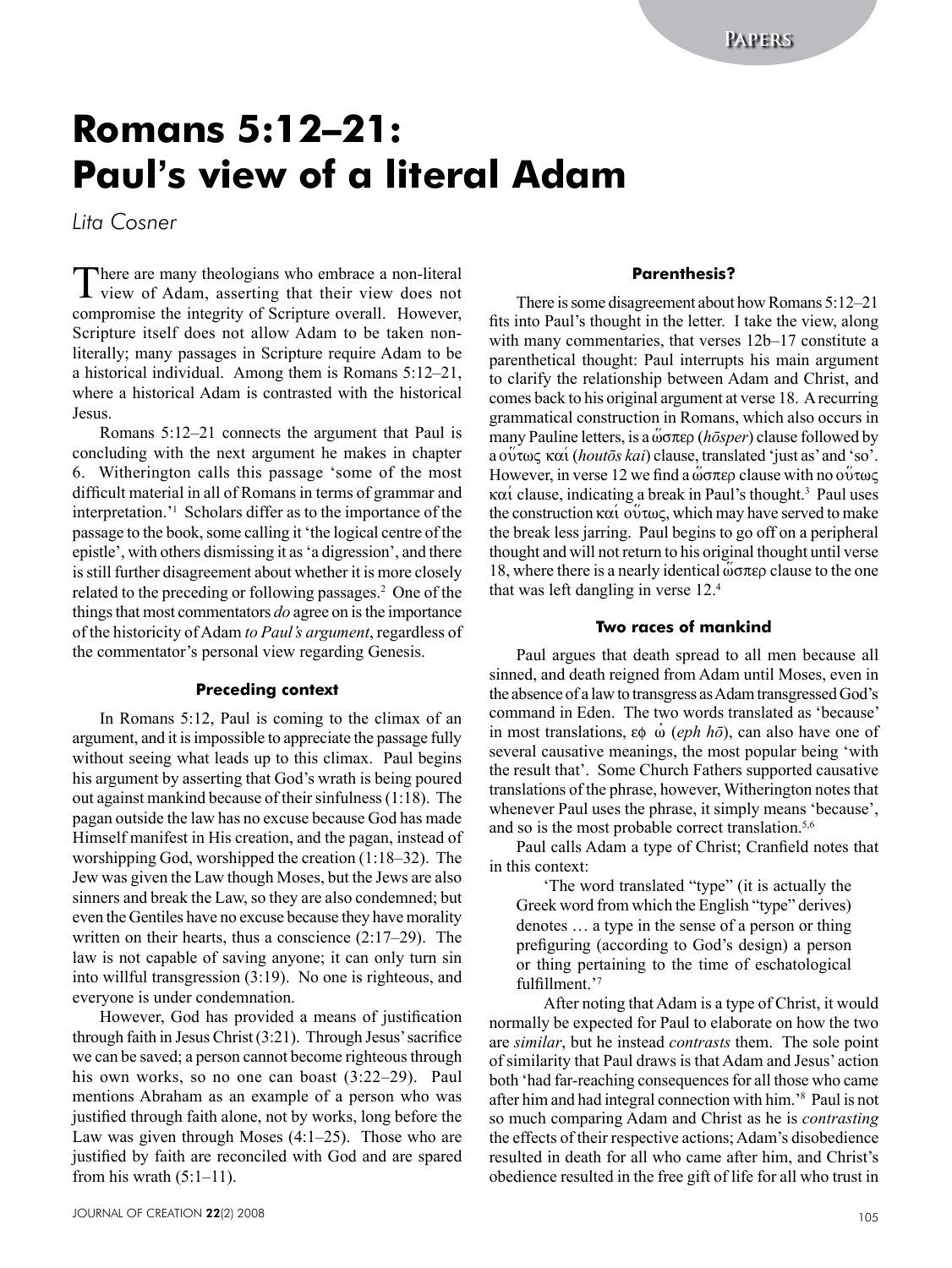Διά τούτο ώσπερ δι' ένος ανθρώπου ή αμαρτία είς τον κόσμον εισηλθεν και δια της αμαρτίας ο θάνατος, και ούτως εις πάντας ανθρώπους ο θάνατος διηλθεν, εφ ω πάντες ήμαρτον άρχι γαρ νόμου αμαρτία ήν εν κόσμω, αμαρτία δε oύκ ελλογείται μη όντος νόμου, αλλά εβασίλευσεν ο θάνατος από Αδάμ μέχρι Μωϋσέως και επι τους μη αμαρτήσαντας επι τω ομοιώματι της παραβάσεως Αδαμ ός εστιν τύπος του μέλλοντος. Άλλ' ούχ ως το παράπτωμα, ούτως και το χάρισμα εί γαρ τω του ενός παραπτώματι οι πολλοί απέθανον, πολλώ μάλλον ή χάρις του θεού και ή δωρεά εν χάριτι τη του ενός ανθρώπου Ίησου Χριστου είς τους πολλούς επερίσσευσεν. και ούχ ως δι' ενός αμαρτήσαντος το δώρημα το μεν γαρ κρίμα εξ ενος είς κατάκριμα, το δε γάρισμα εκ πολλών παραπτωμάτων εις δικαίωμα, εί γάρ τω του ενός παραπτώματι ο θάνατος εβασίλευσεν δια του ενος, πολλώ μάλλων οι περισσείαν της δωρεάς της δικαιοσύνης λαμβάνοντες εν ζωή βασιλεύσουσιν διά του ενός Ίησου Χριστού. "Αρα ούν ως δι' ενός παραπτώματος είς πάντας ανθρώπους είς κατάκριμα, ούτως και δι' ενός δικαιώματος είς πάντας ανθρώπους είς δικαίωσιν ζωης· ώσπερ γάρ διά της παρακοής του ενός ανθρώπου αμαρτωλοί κατεστάθησαν oi πολλοί, ούτως και δια της υπακοής του ένος δίκαιοι κατασταθήσονται οι πολλοί. νόμος δε παρεισηλθεν, ίνα πλεονάση το παράπτωμα ού δε επλεόνασεν ή αμαρτία,  $\tilde{\psi}$ περεπερίσσευσεν ή χάρις, ίνα ώσπερ εβασίλευσεν ή αμαρτία εν τω θανάτω, ούτως και η χάρις βασιλεύση δια δικαιοσύνης είς ζωήν αιώνιον διά Ίησου Χριστού του κυρίου ημών.

The Greek text of Romans 5:12–21 shows that Adam was a historical individual.

Him. However, this contrast would be meaningless without the underlying similarity.9

Some have argued erroneously that Paul is teaching universalism in this passage; that just as Adam's transgression affected all who came after him, so Christ's sacrifice affects all, resulting in universal salvation. But this charge is easily refuted. First, Paul uses the quantifier  $\pi \circ \lambda \circ \alpha$  (*polloi*) for the people affected by Christ's sacrifice, which sometimes means 'all' but also means 'many'. However, Paul has earlier used the word  $\pi\alpha$  *v*tes (*pantes*), which means 'all' or 'every', for those affected by Adam's sin, indicating that he wishes to distinguish between 'the many' and 'all'.<sup>10</sup> Second, as noted above, Paul never tries to argue that Adam and Jesus are alike in all ways, in fact, the theme become how much *greater* Christ's action was than Adam's (*a fortiori* argument).

Christ's action is greater than Adam's for two reasons: first, it only took one sin to enslave man to sin and death. It is just and reasonable that sin be judged. However, the free gift resulting from Christ's sacrifice came after centuries of sins; such mercy is truly amazing. It is also greater in the result. Second, Christ's action produced a greater result; Adam's sin brought death, whereas Christ's sacrifice results in life for all who believe.<sup>11</sup>

Until this passage in Romans, Paul has used the terms Jew and Gentile. He discards these labels in this passage, having shown that all are equally under condemnation. Instead, he divides people into two 'races'; the race of Adam and the race of Christ. 'All people, Paul teaches, stand in relationship to one of two men, whose actions determine the eternal destiny of all who belong to them. Either one "belongs to" Adam and is under sentence of death because of his sin, or disobedience, or one belongs to Christ and is assured of eternal life because of his righteous act, or obedience.'12

## **Sin and righteousness**

In both cases, it is important to stress that one is counted as sinful not because of one's own individual sinfulness (though every individual *is* sinful) or righteousness, but because of one's relationship to Adam or Christ. In this passage Paul

treats 'sin' and 'righteousness'/'justification' as *forensic* or *legal* terms. The legal aspect of justification ( $\delta \iota \kappa \alpha \iota \omega \mu \alpha$ , *dikaiōma*) can be shown by its contrast with 'condemnation'  $(\kappa \alpha \tau \alpha \kappa \rho \psi)$ , *katakrima*), obviously a legal concept, in Romans 5:16. Thus 'justification' means *legal* declaration of righteousness, or *acquittal*, *not* an infusion of personal righteousness.13 Moo summarizes:

'Paul is insisting that people were really "made" sinners through Adam's act of disobedience just as they were really "made righteous" through Christ's obedience. … To be righteous does not mean to be morally upright, but to be judged acquitted, cleared of all charges, in the heavenly judgment. Through Christ's obedient act, people became really righteous; but "righteousness" itself is a legal, not a moral, term in this context.'14